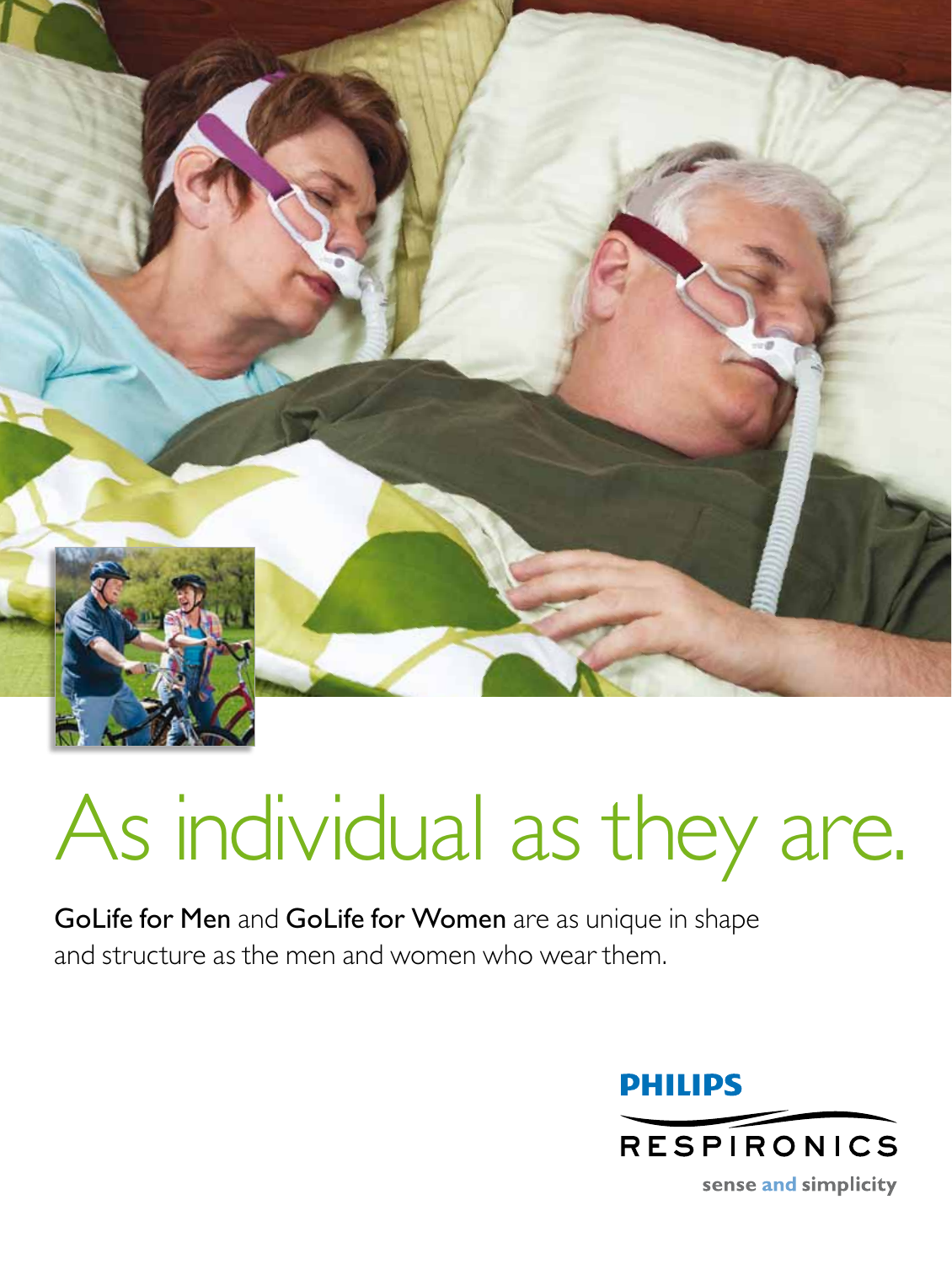## GoLife gives men and women the unique fit each one deserves.

GoLife for Men and GoLife for Women are our first nasal pillows masks to be built around the unique features of men and women. The result is a gender-specific fit that provides tremendous stability.

At first glance it's clear these two masks share a common platform, yet they're quite different. The most obvious distinctions are the attractive colors that differentiate GoLife for Men and GoLife for Women.

But the real beauty is more than skin deep.

A closer look reveals the true design advantages of each. GoLife for Men is designed specifically to fit the larger contours of the male facial structure, while GoLife for Women is developed with a distinctly smaller frame and headgear to more closely fit feminine facial dimensions.

The GoLife platform is built around a simple concept with few parts. The unique soft facial contour arms gently hug the face to maintain stability and a secure seal even as the patient moves. Self-adjusting, optimally angled nasal pillows allow a one-step fit. Comfortable, straightforward headgear comes in two sizes – one for men, the other for women.

Compare GoLife for Men and GoLife for Women and soon you'll discover the unique fit of GoLife masks.

## Simple fitting steps

Pull the headgear over your head. Place the cushion into your nostrils. Select a cushion that fills your nostrils comfortably without any gaps between the cushion and the walls of your nostrils.

Adjust the side straps. Do not overtighten.





If needed, adjust the top headgear strap. Allow the headgear to rest just above the ears like a pair of eyeglasses. The back strap will sit at the base of the head.

Connect the tubing to the device. Turn on the airflow. Make final adjustments while laying down.

To attach a cushion, squeeze the sides so it flexes inward. Place the cushion over the tubing so that it rests on the lower lip of the mask. Push the round nub on one end of the cushion into the circle on the frame and repeat on the other side.





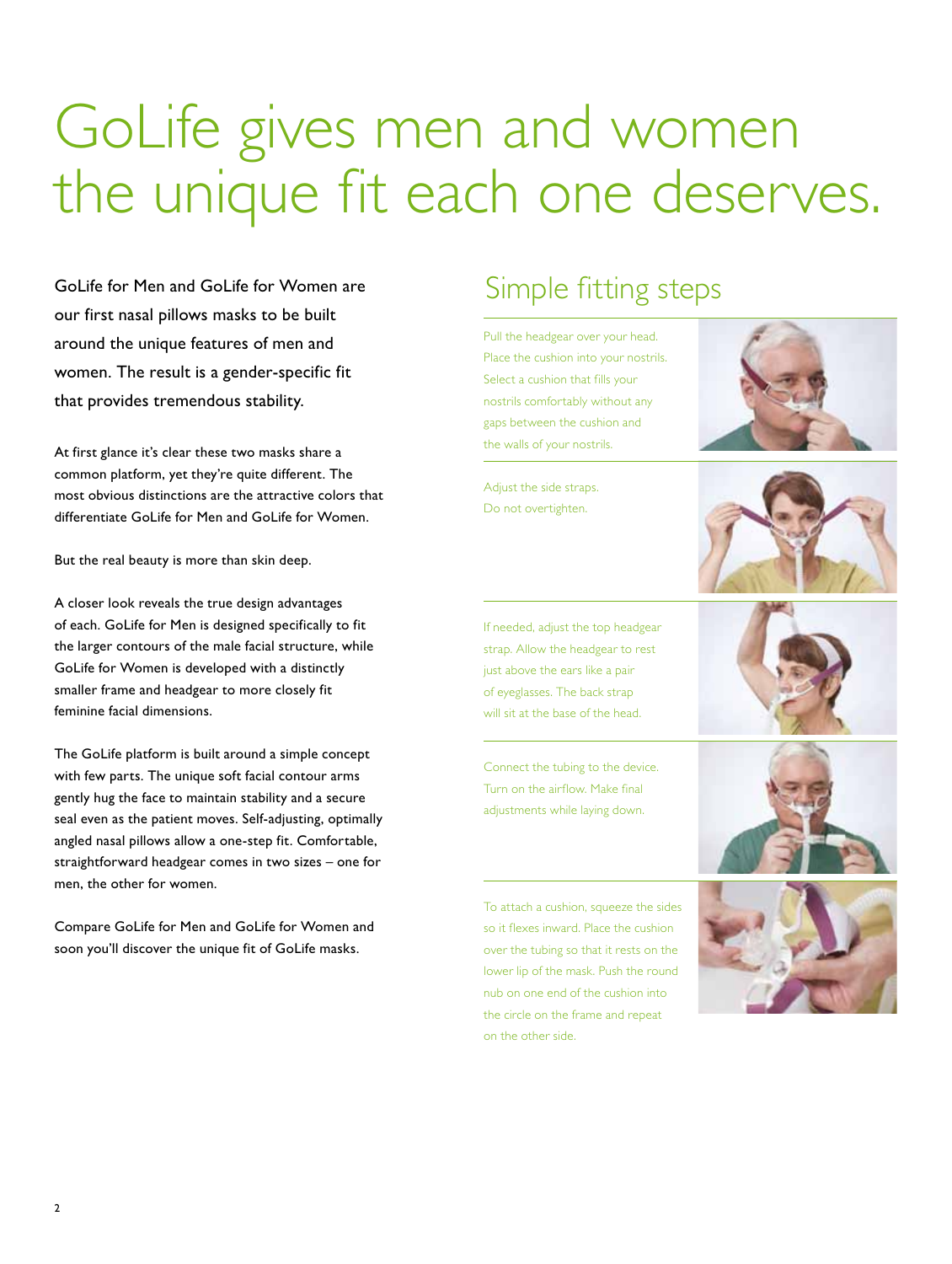GoLife mask frames and headgear are designed differently to fit men and women.

Soft facial contour arms embrace the face with stability by hugging the cheekbones.



Self-adjusting, optimally angled nasal pillows eliminate the need for manual adjustment and provide a seal that's flexible.

## Diffused airflow for quiet exhalation.

Long, multi-directional 18 inch/45.7 cm tube with 360 degree swivel maintains seal during patient movement.



**GoLife for Women has smaller headgear that sits lower on the back of the head to prevent slippage and to help provide a better fit.**

| <b>Ordering information</b>                                         |                    |                        |
|---------------------------------------------------------------------|--------------------|------------------------|
| GoLife for Women mask                                               | <b>Part number</b> | <b>U.S. HCPCS code</b> |
| FitPack: mask with headgear plus petite, small, and medium cushions | 1082577            | A7034, A7035           |
| FitPack: mask only plus petite, small, and medium cushions          | 1082579            | A7034                  |
| Mask subassembly without cushions or headgear                       | 1082578            | $\ast$                 |
| Mask subassembly (frame only, no swivel tubing)                     | 1082583            | N/A                    |
| GoLife for Women headgear                                           | 1082581            | A7035                  |
| <b>GoLife for Men mask</b>                                          | <b>Part number</b> | <b>U.S. HCPCS code</b> |
| FitPack: mask with headgear plus small, medium, and large cushions  | 1073114            | A7034, A7035           |
| FitPack: mask only plus small, medium, and large cushions           | 1073329            | A7034                  |
| Mask subassembly without cushions or headgear                       | 1073328            | $\ast$                 |
| Mask subassembly (frame only, no swivel tubing)                     | 1078408            | N/A                    |
| GoLife for Men headgear                                             | 1073336            | A7035                  |
| <b>Replacement parts and accessories</b>                            | <b>Part number</b> | <b>U.S. HCPCS code</b> |
| Replacement cushion, petite                                         | 1073332            | A7033                  |
| Replacement cushion, small                                          | 1073333            | A7033                  |
| Replacement cushion, medium                                         | 1073334            | A7033                  |
| Replacement cushion, large                                          | 1073335            | A7033                  |
| Tube management clip, 2 per pack                                    | 1073337            | N/A                    |
| Swivel tubing (18 inch/45.7 cm) with exhalation port                | 1078407            | A7045                  |

àras.

\*Requires addition of mask cushion for HCPCS A7034